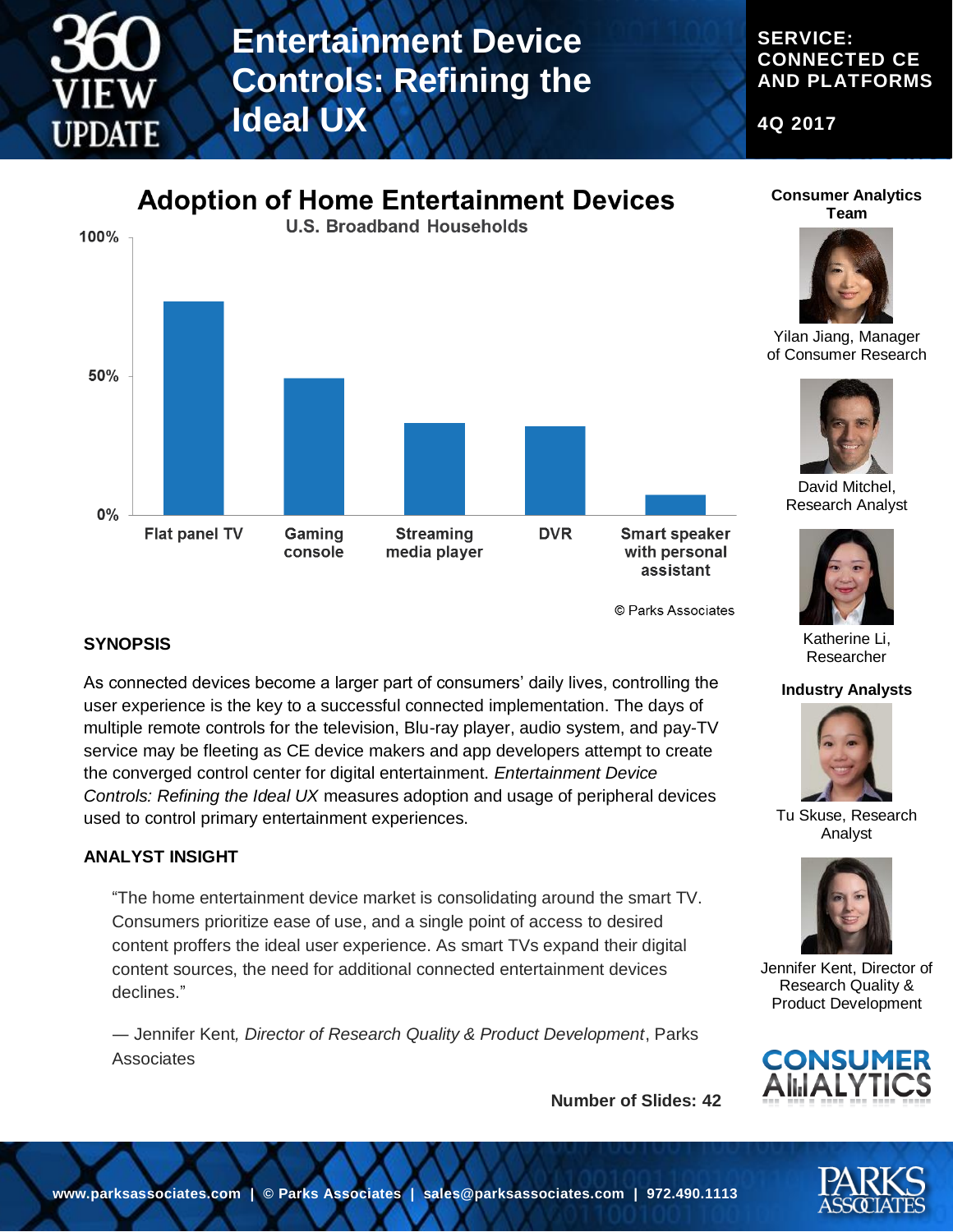

# **Entertainment Device Controls: Refining the Ideal UX**

### **SERVICE: CONNECTED CE AND PLATFORMS**

**4Q 2017**

## **CONTENTS**

#### **Consumer Analytics: Connected CE & Platforms Track**

- Methodology, Charts, Statistical Information
- Interpreting Heat Map Tables

#### **Executive Summary**

- Industry Insight
- Key Findings and Market Impact

#### **Entertainment Device Adoption**

- Ownership of Home Entertainment Devices (2010 - 2017)
- Smart TV Adoption and Internet Connection Rate (2010 - 2017)
- Most Commonly Used Connected Entertainment Platform for Online Video (2015-2017)

#### **UX and Control Preferences for CE Devices**

- Reasons for Using Connected Entertainment Device The Most (Q1/17)
- Reasons Why a Connected In-Home Entertainment Device is Perceived as Easier to Use (Q1/17)
- Reasons Why a Connected In-Home Entertainment Device is Perceived as Easier to Use by Most Used Device (Q1/17)
- Appealing Control Methods for Connected In-Home Entertainment Devices (Q1/17)
- Highly Appealing Device Control Methods by Most Used Device (Q1/17)

### **Streaming Media Players**

• Reasons for Preferring One Streaming Media Player Over Another (Q1/17)

• UI as a Reason for Using One Streaming Media Player Over Another by Most Used Streaming Media Player (Q1/17)

#### **TVs**

- Flat Panel TV: Purchase Considerations (Q1/17)
- Top Flat Panel TV Purchase Considerations by Brand Purchased (Q1/17)
- Top 3 Desired Features for Next Flat Panel TV Sets (Q1/17)
- Voice Control as a Top Desired Feature, by Age (Q1/17)

#### **Voice-Controlled Personal Assistants**

- Smart Speaker with Intelligent Personal Assistant Ownership (2016 - 2017)
- Smart Speakers with Personal Assistant Ownership, by Brand (Q1/17)
- Weekly Usage of Personal Assistant Devices/Apps (Q1/17)
- Personal Assistant Activities by Individual Apps (Q1/17)
- Personal Assistant Activities: Current vs. Future Use (Q1/17)
- Using Personal Assistant Devices/Apps to Stream Music/Audio (Q1/17)
- Personal Assistant Activities by Device Brand (Q1/17)
- Appeal of Smart Speaker with Personal Assistant to Control Other Devices (Q4/16)
- Preferred Smart Products for Personal Assistant Control (Q1/17)
- Age & Technology Adoption Segment Index of Personal Assistant Device/App Activity Users (Q1/17)

#### **Appendix**